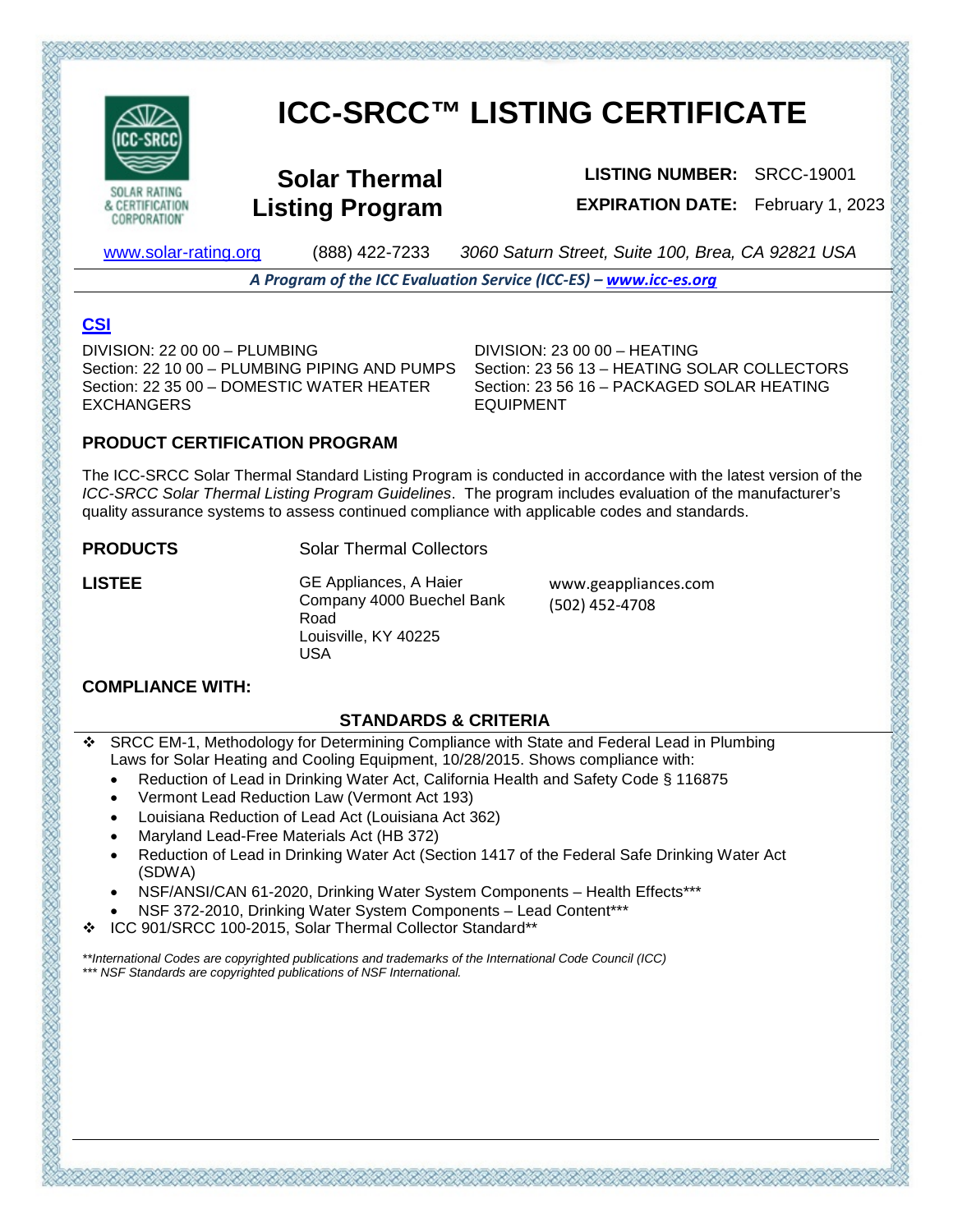### **COLLECTOR MODELS**

| <b>TYPE</b>       | <b>MODEL</b>       | <b>OG-100 CERTIFICATION*</b> |
|-------------------|--------------------|------------------------------|
| <b>ICS Glazed</b> | GT <sub>25</sub> C | 10002088                     |
| ICS Glazed        | GT40C              | 10002087                     |
| ICS Glazed        | GT50C              | 10002086                     |

The products listed above have been evaluated by the Solar Rating & Certification Corporation (ICC-SRCC™), an ISO/IEC 17065 accredited and EPA recognized Certification Body, in accordance with the *ICC-SRCC Solar Thermal Listing Program Operating Guidelines* and has been listed by the ICC-SRCC to the codes and standards above. This award of listing is subject to all terms and conditions of the *ICC-SRCC Solar Thermal Listing Program Agreement,* and the documents incorporated therein by reference.

*\* Current certifications to the ICC-SRCC OG-100 and OG-300 programs are available a[t http://www.solar-rating.org/directory](http://www.solar-rating.org/directory)*

#### **INSTALLATION**

Solar thermal collectors must be installed in accordance with the manufacturer's published installation instruction, the applicable code(s) add this listing. Where differences exist, the instructions in this listing must govern.

Where the product requires periodic examination, adjustment, service and or maintenance it must be easily and safely in accordance with the codes in force at the installation site.

Collectors and supports shall be installed in such a manner that water flowing off the collector will not damage the building or cause premature erosion of the roof. Collectors shall be installed in such a manner as to minimize the accumulation of debris. Ground-mounted collectors shall be at least 6" above ground level.

Structural supports shall be selected and installed in such a manner that thermal expansion of the collector and piping will not cause damage to the collector, structural frame or building. Neither wind loading (including uplift) nor the additional weight of filled collectors shall exceed the live or dead load ratings of the building, roof, roof anchorage, foundation or soil. Collector supports shall not impose undue stresses on the collectors. The design load shall be as specified by the codes in force at the installation site and shall include an additional load due to snow accumulation for applicable locations.

#### **CONDITIONS OF LISTING**

- 1. Devices and components shall be installed and used in accordance with the manufacturer's published installation instructions and the applicable code(s) and standard(s).
- 2. Systems shall be sized in accordance with the demand, manufacturer's requirement, and local codes.
- 3. System components requiring access for maintenance and inspection shall be installed to provide required access in accordance with manufacturer's instructions and local codes.
- 4. Solar thermal collectors shall be installed in accordance with the requirements of ISPSC Section 316.6, and 2606.12 of the

Listing # SRCC-19001 Copyright © 2022 Solar Rating and Certification Corporation, ™ All rights reserved. Page 2 of 3